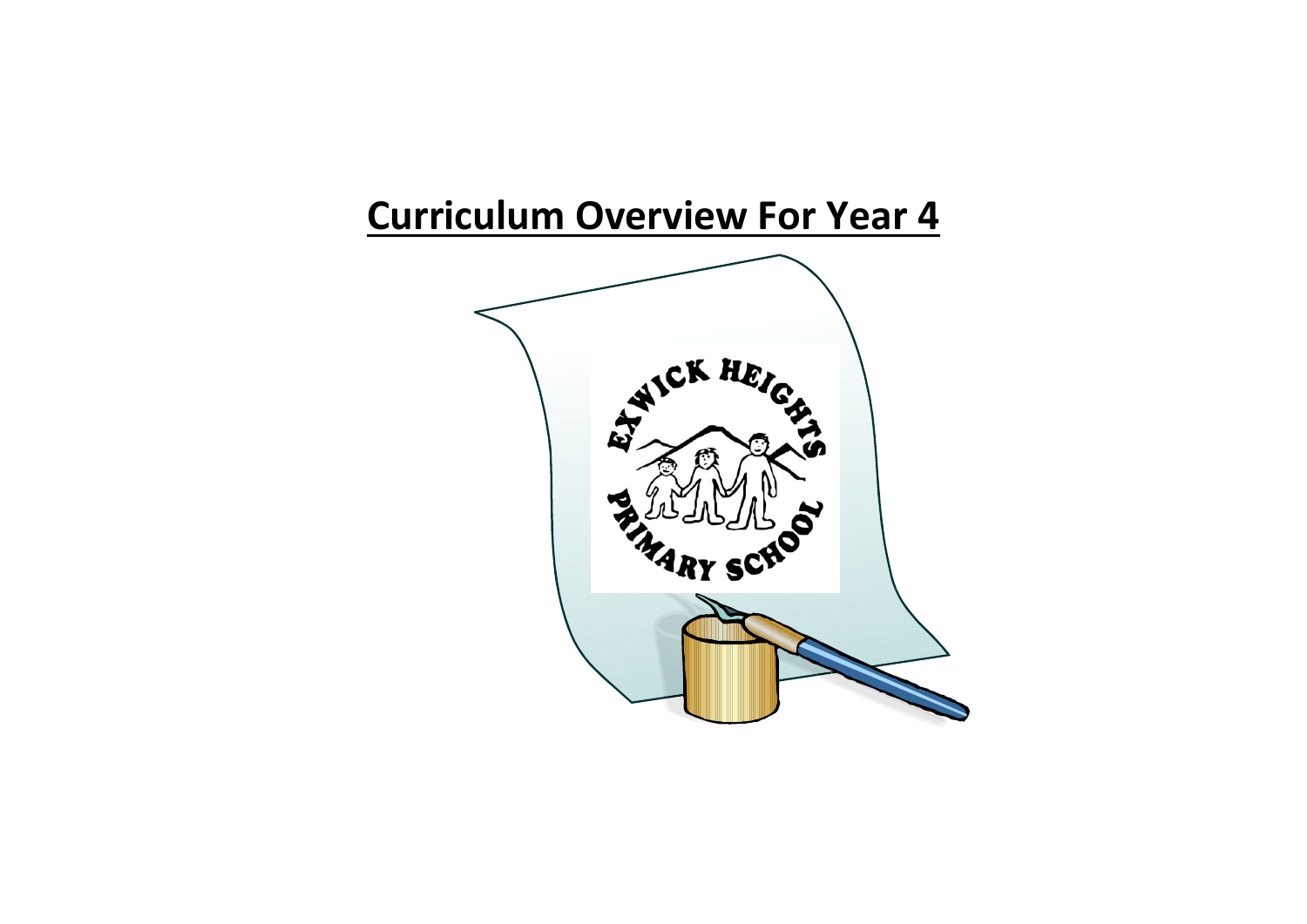|                                                                                                                                                                                                                                                                                                                                                                                                                       | <b>YR 4 ENGLISH</b>                                                                                                                                                                                                                                                                                                                                                                                                                                                                                                                                                                                                                                                                                                                                                                                                                                                                                                                                                |                                                                                                                                                                                                                                                                                                                                                                                                                                                                                                                                                                                                                                                                                      |                                                                                                                                                                                                                                                                                                                                                                                                                                                                                                                   |                                                                                                                                                                                                                                                                                                                                                                                                                                                                                                                                                                                                                                                                                                                                                                                                                                           |                                                                                                                                                                                                                                                                                                                                                                                                                                                                                                                                                                                                                                                                                                                                                                                                                                                                      |  |  |
|-----------------------------------------------------------------------------------------------------------------------------------------------------------------------------------------------------------------------------------------------------------------------------------------------------------------------------------------------------------------------------------------------------------------------|--------------------------------------------------------------------------------------------------------------------------------------------------------------------------------------------------------------------------------------------------------------------------------------------------------------------------------------------------------------------------------------------------------------------------------------------------------------------------------------------------------------------------------------------------------------------------------------------------------------------------------------------------------------------------------------------------------------------------------------------------------------------------------------------------------------------------------------------------------------------------------------------------------------------------------------------------------------------|--------------------------------------------------------------------------------------------------------------------------------------------------------------------------------------------------------------------------------------------------------------------------------------------------------------------------------------------------------------------------------------------------------------------------------------------------------------------------------------------------------------------------------------------------------------------------------------------------------------------------------------------------------------------------------------|-------------------------------------------------------------------------------------------------------------------------------------------------------------------------------------------------------------------------------------------------------------------------------------------------------------------------------------------------------------------------------------------------------------------------------------------------------------------------------------------------------------------|-------------------------------------------------------------------------------------------------------------------------------------------------------------------------------------------------------------------------------------------------------------------------------------------------------------------------------------------------------------------------------------------------------------------------------------------------------------------------------------------------------------------------------------------------------------------------------------------------------------------------------------------------------------------------------------------------------------------------------------------------------------------------------------------------------------------------------------------|----------------------------------------------------------------------------------------------------------------------------------------------------------------------------------------------------------------------------------------------------------------------------------------------------------------------------------------------------------------------------------------------------------------------------------------------------------------------------------------------------------------------------------------------------------------------------------------------------------------------------------------------------------------------------------------------------------------------------------------------------------------------------------------------------------------------------------------------------------------------|--|--|
| <b>Word Reading</b>                                                                                                                                                                                                                                                                                                                                                                                                   | Comprehension                                                                                                                                                                                                                                                                                                                                                                                                                                                                                                                                                                                                                                                                                                                                                                                                                                                                                                                                                      | Writing - transcription                                                                                                                                                                                                                                                                                                                                                                                                                                                                                                                                                                                                                                                              | <b>Writing - Handwriting</b>                                                                                                                                                                                                                                                                                                                                                                                                                                                                                      | <b>Writing - Composition</b>                                                                                                                                                                                                                                                                                                                                                                                                                                                                                                                                                                                                                                                                                                                                                                                                              | <b>Writing - Grammar,</b><br><b>Vocabulary and</b><br>Punctuation                                                                                                                                                                                                                                                                                                                                                                                                                                                                                                                                                                                                                                                                                                                                                                                                    |  |  |
| Pupils should be taught to:<br>apply their growing<br>knowledge of root<br>words, prefixes and<br>suffixes (etymology<br>and morphology) as<br>listed in English<br>Appendix 1, both to<br>read aloud and to<br>understand the<br>meaning of new<br>words they meet<br>read further exception<br>words, noting the unusual<br>correspondences between<br>spelling and sound, and<br>where these occur in the<br>word. | Pupils should be taught to:<br>develop positive attitudes to<br>reading and understanding of what<br>they read by:<br>listening to and<br>discussing a wide range of fiction,<br>poetry, plays, non-fiction and<br>reference books or textbooks<br>reading books that are<br>structured in different ways and<br>reading for a range of purposes<br>using dictionaries to<br>check the meaning of words that<br>they have read<br>increasing their<br>m.<br>familiarity with a wide range of<br>books, including fairy stories, myths<br>and legends, and retelling some of<br>these orally<br>identifying themes and<br>m.<br>conventions in a wide range of<br>books preparing poems and play<br>scripts to read aloud and to<br>perform, showing understanding<br>through intonation, tone, volume<br>and action<br>discussing words and<br>phrases that capture the reader's<br>interest and imagination<br>recognising some<br>different forms of poetry [for | Spelling (see English Appendix<br>$\mathbf{I}$<br>Pupils should be taught to:<br>use further prefixes and<br>suffixes and understand how to<br>add them (English Appendix 1)<br>spell further homophones<br>spell words that are often<br>misspelt (English Appendix 1)<br>place the possessive<br>apostrophe accurately in words<br>with regular plurals [for<br>example, girls', boys'] and in<br>words with irregular plurals [for<br>example, children's]<br>use the first two or three<br>letters of a word to check its<br>spelling in a dictionary<br>write from memory simple<br>sentences, dictated by the<br>teacher, that include words and<br>punctuation taught so far. | Pupils should be taught to:<br>use the diagonal and<br>horizontal strokes that are<br>needed to join letters and<br>understand which letters, when<br>adjacent to one another, are<br>best left unjoined<br>increase the legibility,<br>consistency and quality of their<br>handwriting [for example, by<br>ensuring that the downstrokes<br>of letters are parallel and<br>equidistant; that lines of<br>writing are spaced sufficiently<br>so that the ascenders and<br>descenders of letters do not<br>touch]. | Pupils should be taught to:<br>plan their writing by:<br>×<br>discussing writing<br>similar to that which they are<br>planning to write in order to<br>understand and learn from its<br>structure, vocabulary and<br>grammar<br>discussing and<br>×<br>recording ideas<br>draft and write by:<br>n.<br>×.<br>composing and<br>rehearsing sentences orally<br>(including dialogue),<br>progressively building a varied<br>and rich vocabulary and an<br>increasing range of sentence<br>structures (English Appendix 2)<br>organising<br>paragraphs around a theme<br>in narratives,<br>creating settings, characters<br>and plot<br>٠<br>in non-narrative<br>material, using simple<br>organisational devices [for<br>example, headings and sub-<br>headings]<br>evaluate and edit by:<br>assessing the<br>effectiveness of their own and | Pupils should be taught to:<br>develop their<br>understanding of the concepts<br>set out in English Appendix 2<br>by:<br>$\mathbf{u}$<br>extending the<br>range of sentences with more<br>than one clause by using a<br>wider range of conjunctions,<br>including when, if, because,<br>although<br>٠<br>using the present<br>perfect form of verbs in<br>contrast to the past tense<br>×<br>choosing nouns or<br>pronouns appropriately for<br>clarity and cohesion and to<br>avoid repetition<br>using conjunctions,<br>adverbs and prepositions to<br>express time and cause<br>٠<br>using fronted<br>adverbials<br>$\mathcal{L}_{\mathcal{A}}$<br>learning the<br>grammar for years 3 and 4 in<br>English Appendix 2<br>indicate grammatical and<br>other features by:<br>using commas<br>after fronted adverbials<br>×<br>indicating<br>possession by using the |  |  |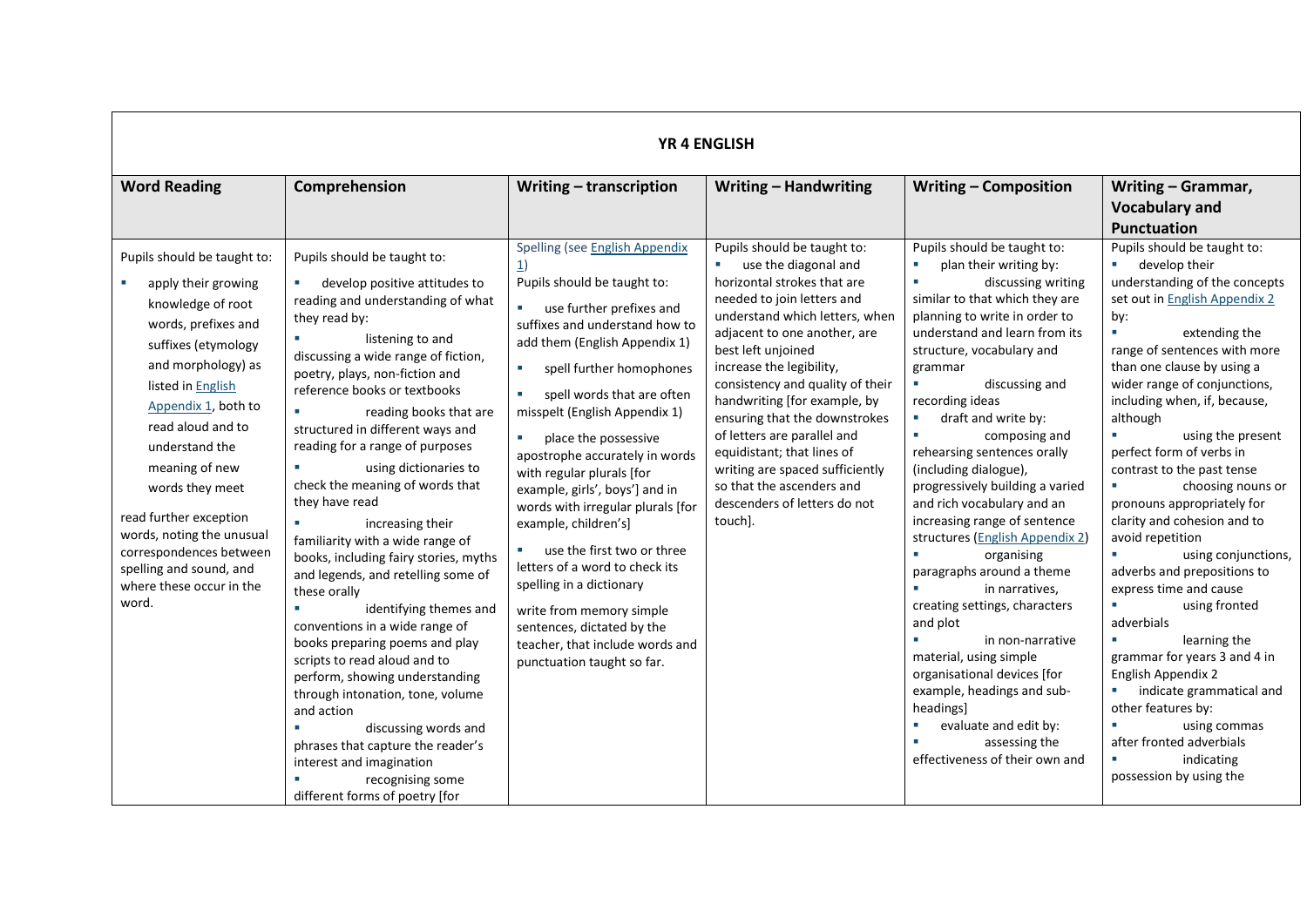| example, free verse, narrative       | others' writing and suggesting   | possessive apostrophe with    |
|--------------------------------------|----------------------------------|-------------------------------|
| poetry]                              | improvements                     | plural nouns                  |
| understand what they read, in<br>×   | proposing changes                | ×<br>using and                |
| books they can read independently,   | to grammar and vocabulary to     | punctuating direct speech     |
| by:                                  | improve consistency, including   | use and understand the        |
| ×<br>checking that the text          | the accurate use of pronouns in  | grammatical terminology in    |
| makes sense to them, discussing      | sentences                        | English Appendix 2 accurately |
| their understanding and explaining   | proof-read for spelling and      | and appropriately when        |
| the meaning of words in context      | punctuation errors               | discussing their writing and  |
| asking questions to<br>×             | read aloud their own writing, to | reading.                      |
| improve their understanding of a     | a group or the whole class,      |                               |
| text                                 | using appropriate intonation     |                               |
| drawing inferences<br><b>CO</b>      | and controlling the tone and     |                               |
| such as inferring characters'        | volume so that the meaning is    |                               |
| feelings, thoughts and motives from  | clear.                           |                               |
| their actions, and justifying        |                                  |                               |
| inferences with evidence             |                                  |                               |
| predicting what might<br>×           |                                  |                               |
| happen from details stated and       |                                  |                               |
| implied                              |                                  |                               |
| identifying main ideas               |                                  |                               |
| drawn from more than one             |                                  |                               |
| paragraph and summarising these      |                                  |                               |
| <b>In</b><br>identifying how         |                                  |                               |
| language, structure, and             |                                  |                               |
| presentation contribute to meaning   |                                  |                               |
| retrieve and record<br>×             |                                  |                               |
| information from non-fiction         |                                  |                               |
| participate in discussion about both |                                  |                               |
| books that are read to them and      |                                  |                               |
| those they can read for themselves,  |                                  |                               |
| taking turns and listening to what   |                                  |                               |
| others say.                          |                                  |                               |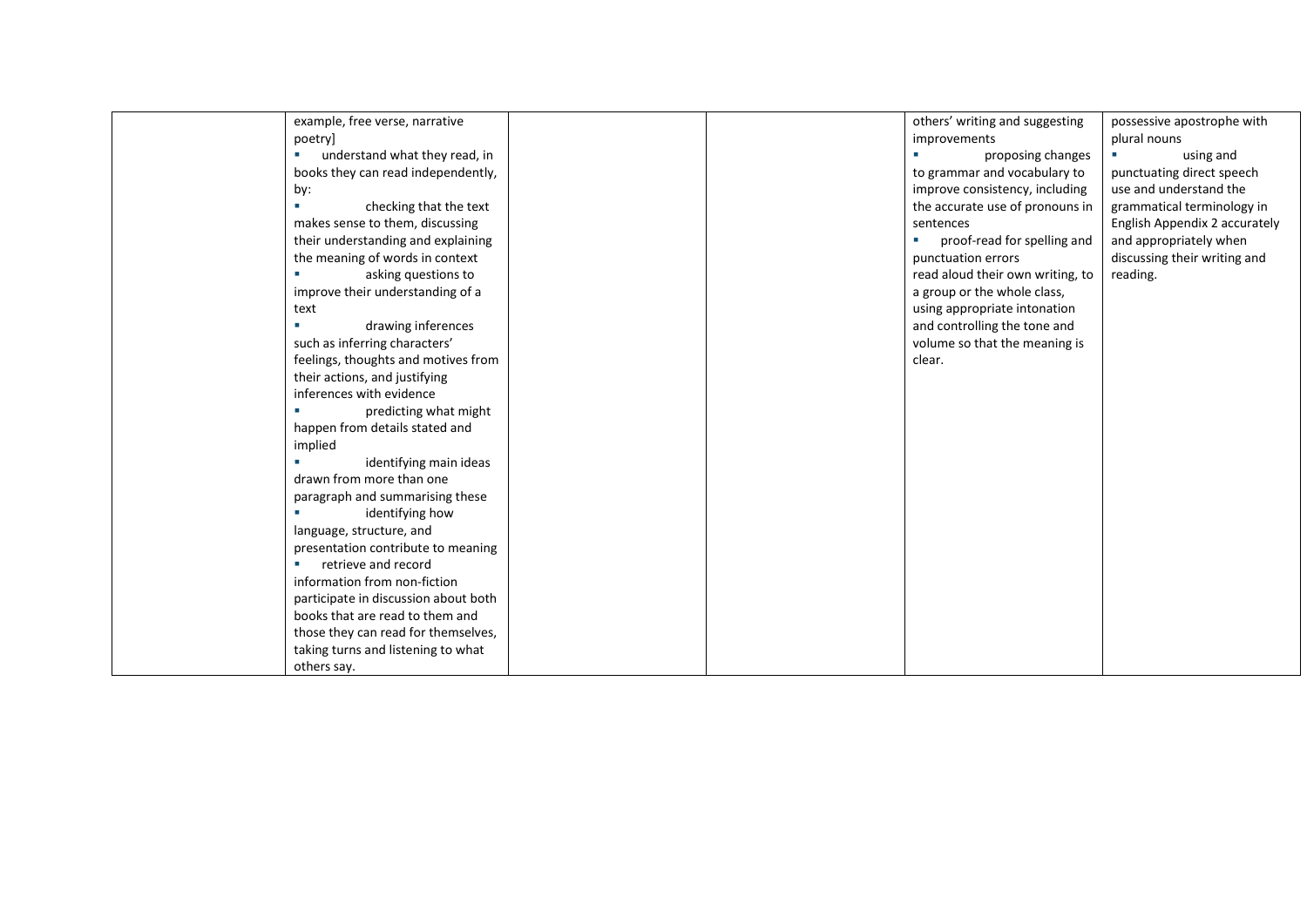| Yr 4 MATHS.                                                                                                                                                                                                                                                                                                                                                                                                                                                                                                                                                                                                                                                                                                                                       |                                                                                                                                                                                                                                                                                                                                                                                                                                                    |                                                                                                                                                                                                                                                                                                                                                                                                                                                                                                                                                                                                                                                                                                                                                                                                              |                                                                                                                                                                                                                                                                                                                                                                                                                                                                                                                                                                                                                                                                                                                   |                                                                                                                                                                                                                                                                                                                                                                                                                                                                                                                                                                                                                                                                                     |                                                                                                                                                                                                                                                                                                                                                                                                                                                                                                                                           |                                                                                                                                                                                                                                                                                                                        |                                                                                                                                                                                                                                                                                                                                            |
|---------------------------------------------------------------------------------------------------------------------------------------------------------------------------------------------------------------------------------------------------------------------------------------------------------------------------------------------------------------------------------------------------------------------------------------------------------------------------------------------------------------------------------------------------------------------------------------------------------------------------------------------------------------------------------------------------------------------------------------------------|----------------------------------------------------------------------------------------------------------------------------------------------------------------------------------------------------------------------------------------------------------------------------------------------------------------------------------------------------------------------------------------------------------------------------------------------------|--------------------------------------------------------------------------------------------------------------------------------------------------------------------------------------------------------------------------------------------------------------------------------------------------------------------------------------------------------------------------------------------------------------------------------------------------------------------------------------------------------------------------------------------------------------------------------------------------------------------------------------------------------------------------------------------------------------------------------------------------------------------------------------------------------------|-------------------------------------------------------------------------------------------------------------------------------------------------------------------------------------------------------------------------------------------------------------------------------------------------------------------------------------------------------------------------------------------------------------------------------------------------------------------------------------------------------------------------------------------------------------------------------------------------------------------------------------------------------------------------------------------------------------------|-------------------------------------------------------------------------------------------------------------------------------------------------------------------------------------------------------------------------------------------------------------------------------------------------------------------------------------------------------------------------------------------------------------------------------------------------------------------------------------------------------------------------------------------------------------------------------------------------------------------------------------------------------------------------------------|-------------------------------------------------------------------------------------------------------------------------------------------------------------------------------------------------------------------------------------------------------------------------------------------------------------------------------------------------------------------------------------------------------------------------------------------------------------------------------------------------------------------------------------------|------------------------------------------------------------------------------------------------------------------------------------------------------------------------------------------------------------------------------------------------------------------------------------------------------------------------|--------------------------------------------------------------------------------------------------------------------------------------------------------------------------------------------------------------------------------------------------------------------------------------------------------------------------------------------|
| Number – Number<br>and Place Value                                                                                                                                                                                                                                                                                                                                                                                                                                                                                                                                                                                                                                                                                                                | Number - Addition<br>and subtraction                                                                                                                                                                                                                                                                                                                                                                                                               | Number-<br><b>Multiplication</b><br>and division                                                                                                                                                                                                                                                                                                                                                                                                                                                                                                                                                                                                                                                                                                                                                             | Number $-$<br>fractions                                                                                                                                                                                                                                                                                                                                                                                                                                                                                                                                                                                                                                                                                           | <b>Measurement</b>                                                                                                                                                                                                                                                                                                                                                                                                                                                                                                                                                                                                                                                                  | Geometry-<br><b>Properties of</b><br>shape                                                                                                                                                                                                                                                                                                                                                                                                                                                                                                | Geometry-<br><b>Position and</b><br>direction                                                                                                                                                                                                                                                                          | <b>Statistics</b>                                                                                                                                                                                                                                                                                                                          |
| Pupils should be taught<br>to<br>count in multiples<br>of 6, 7, 9, 25 and 1000<br>find 1000 more or<br>less than a given number<br>count backwards<br>through zero to include<br>negative numbers<br>recognise the place<br>value of each digit in a<br>four-digit number<br>(thousands, hundreds,<br>tens, and ones)<br>order and compare<br>numbers beyond 1000<br>identify, represent<br>and estimate numbers<br>using different<br>representations<br>round any number<br>to the nearest 10, 100 or<br>1000<br>solve number and<br>practical problems that<br>involve all of the above<br>and with increasingly<br>large positive numbers<br>read Roman numerals to<br>100 (I to C) and know<br>that over time, the<br>numeral system changed | Pupils should be taught<br>to:<br>$\blacksquare$<br>add and subtract<br>numbers with up to 4<br>digits using the formal<br>written methods of<br>columnar addition and<br>subtraction where<br>appropriate<br>estimate and use<br>$\mathbf{u}$<br>inverse operations to<br>check answers to a<br>calculation<br>solve addition and<br>subtraction two-step<br>problems in contexts,<br>deciding which operations<br>and methods to use and<br>why. | Pupils should be<br>taught to:<br>recall<br><b>College</b><br>multiplication and<br>division facts for<br>multiplication tables<br>up to $12 \times 12$<br>use place value,<br>known and derived<br>facts to multiply and<br>divide mentally,<br>including: multiplying<br>by 0 and 1; dividing<br>by 1; multiplying<br>together three<br>numbers<br>$\mathcal{L}_{\mathcal{A}}$<br>recognise and<br>use factor pairs and<br>commutativity in<br>mental calculations<br>multiply two-<br>$\overline{\phantom{a}}$<br>digit and three-digit<br>numbers by a one-<br>digit number using<br>formal written layout<br>solve problems<br>involving multiplying<br>and adding, including<br>using the distributive<br>law to multiply two<br>digit numbers by one<br>digit, integer scaling<br>problems and harder | Pupils should be<br>taught to:<br>recognise and<br>show, using diagrams,<br>families of common<br>equivalent fractions<br>count up and<br>m.<br>down in hundredths;<br>recognise that<br>hundredths arise<br>when dividing an<br>object by one<br>hundred and dividing<br>tenths by ten.<br>solve problems<br>involving increasingly<br>harder fractions to<br>calculate quantities,<br>and fractions to<br>divide quantities,<br>including non-unit<br>fractions where the<br>answer is a whole<br>number<br>add and subtract<br>$\mathbf{E}^{\text{max}}$<br>fractions with the<br>same denominator<br><b>B</b> Co<br>recognise and<br>write decimal<br>equivalents of any<br>number of tenths or<br>hundredths | Pupils should be<br>taught to:<br>Convert between<br>different units of<br>measure [for<br>example, kilometre to<br>metre; hour to<br>minutel<br>a.<br>measure and<br>calculate the<br>perimeter of a<br>rectilinear figure<br>(including squares) in<br>centimetres and<br>metres<br>find the area of<br>m.<br>rectilinear shapes by<br>counting squares<br>estimate, compare<br>and calculate<br>different measures,<br>including money in<br>pounds and pence<br>read, write and<br><b>B</b><br>convert time between<br>analogue and digital<br>12- and 24-hour<br>clocks<br>solve problems<br>involving converting<br>from hours to<br>minutes; minutes to<br>seconds; years to | Pupils should be<br>taught to:<br>×<br>compare and<br>classify geometric<br>shapes, including<br>quadrilaterals and<br>triangles, based on<br>their properties and<br>sizes<br>$\mathcal{L}_{\mathcal{A}}$<br>identify acute<br>and obtuse angles<br>and compare and<br>order angles up to<br>two right angles by<br>size<br>$\mathcal{L}_{\rm{in}}$<br>identify lines of<br>symmetry in 2-D<br>shapes presented in<br>different orientations<br>complete a simple<br>symmetric figure with<br>respect to a specific<br>line of symmetry. | Pupils should be<br>taught to:<br>describe<br>positions on a 2-D<br>grid as coordinates<br>in the first quadrant<br>describe<br>movements<br>between positions<br>as translations of a<br>given unit to the<br>left/right and<br>up/down<br>plot specified points<br>and draw sides to<br>complete a given<br>polygon. | Pupils should be<br>taught to:<br>interpret and<br>present discrete<br>and continuous<br>data using<br>appropriate<br>graphical methods,<br>including bar charts<br>and time graphs.<br>solve comparison,<br>sum and difference<br>problems using<br>information<br>presented in bar<br>charts, pictograms,<br>tables and other<br>graphs. |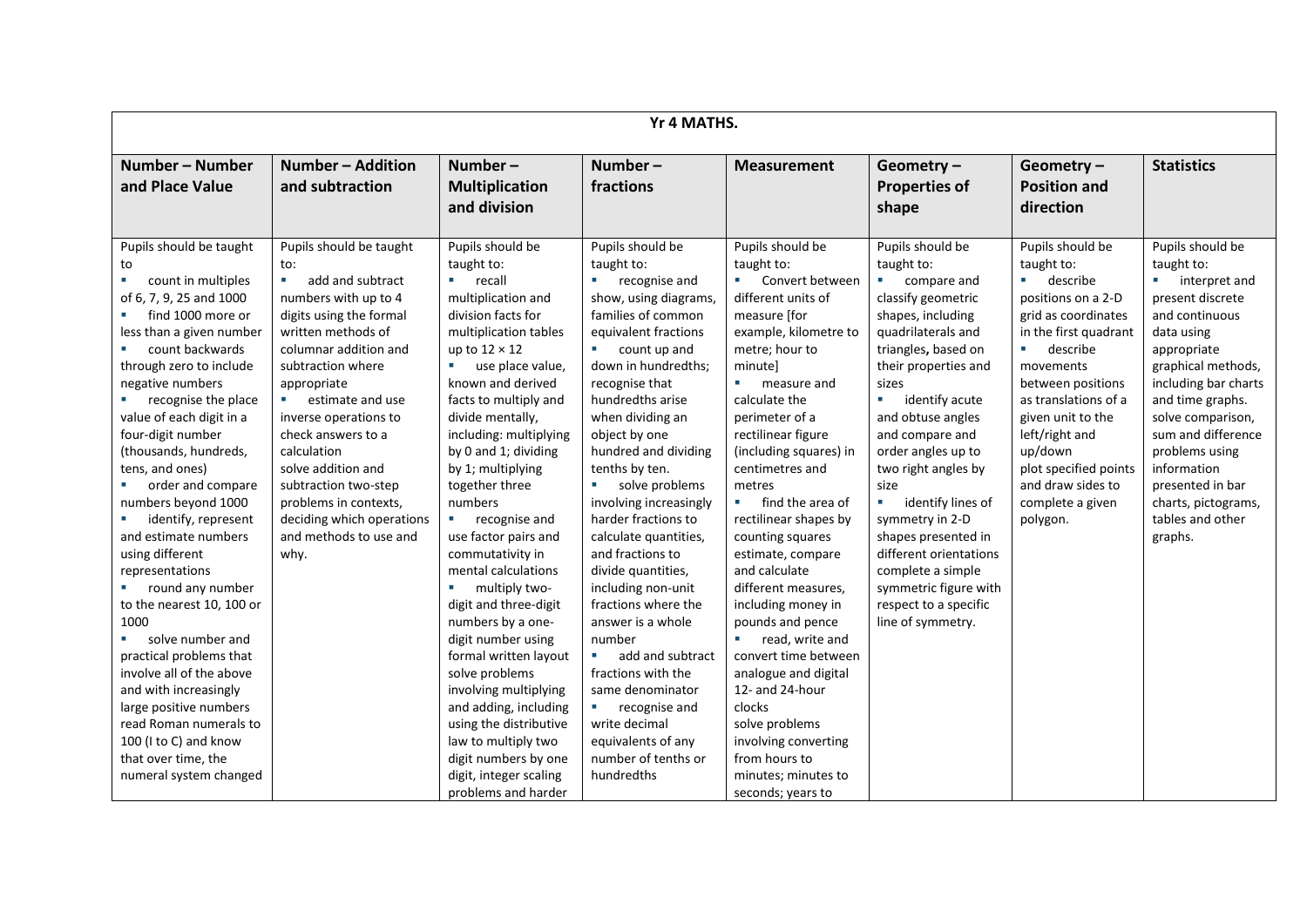| to include the concept of | correspondence                         | recognise and<br>×.                            | months; weeks to |  |  |
|---------------------------|----------------------------------------|------------------------------------------------|------------------|--|--|
| zero and place value.     | problems such as n                     | write decimal                                  | days.            |  |  |
|                           | objects are connected<br>to m objects. | equivalents to $\frac{1}{4}$ . $\frac{1}{2}$ . |                  |  |  |
|                           |                                        | $rac{3}{4}$                                    |                  |  |  |
|                           |                                        | find the effect of                             |                  |  |  |
|                           |                                        | dividing a one- or                             |                  |  |  |
|                           |                                        | two-digit number by                            |                  |  |  |
|                           |                                        | 10 and 100,                                    |                  |  |  |
|                           |                                        | identifying the value                          |                  |  |  |
|                           |                                        | of the digits in the                           |                  |  |  |
|                           |                                        | answer as ones,                                |                  |  |  |
|                           |                                        | tenths and                                     |                  |  |  |
|                           |                                        | hundredths                                     |                  |  |  |
|                           |                                        | round decimals                                 |                  |  |  |
|                           |                                        | with one decimal                               |                  |  |  |
|                           |                                        | place to the nearest                           |                  |  |  |
|                           |                                        | whole number                                   |                  |  |  |
|                           |                                        | compare<br>a.                                  |                  |  |  |
|                           |                                        | numbers with the                               |                  |  |  |
|                           |                                        | same number of                                 |                  |  |  |
|                           |                                        | decimal places up to                           |                  |  |  |
|                           |                                        | two decimal places                             |                  |  |  |
|                           |                                        | solve simple measure                           |                  |  |  |
|                           |                                        | and money problems                             |                  |  |  |
|                           |                                        | involving fractions                            |                  |  |  |
|                           |                                        | and decimals to two                            |                  |  |  |
|                           |                                        | decimal places.                                |                  |  |  |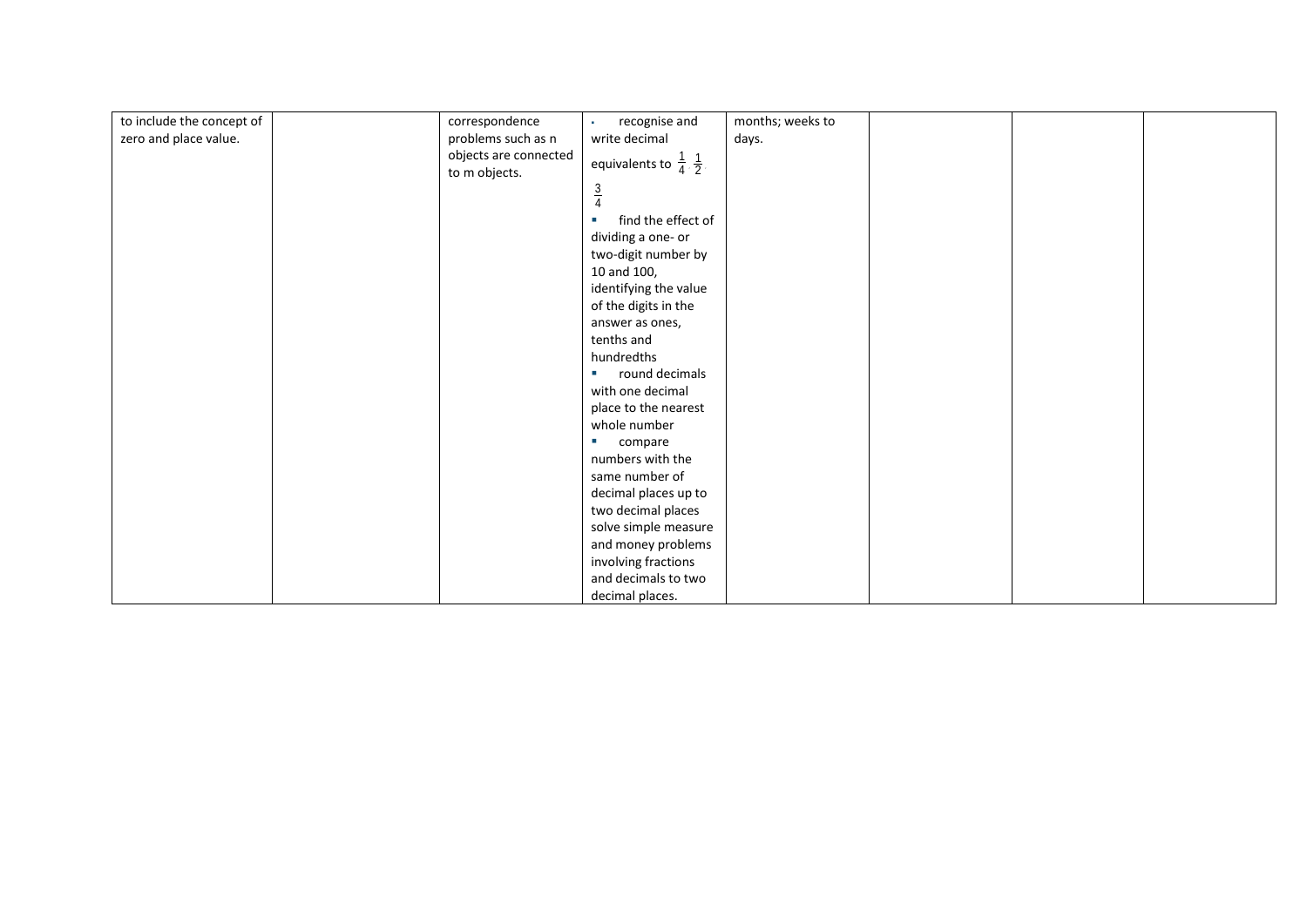| <b>Yr 4 SCIENCE</b>                                                                                                                                                                                                                                                                                                                                                                                                                                                                                                                                                                                                                                                                                                                                                                                                                                                                                                                                                                                                                                                                                                                                                                                                                                                                                                   |                                                                                                                                                                                                                                                                                                                                                                              |                                                                                                                                                                                                                                                                                                                                                                                                                                                                                                                                                                                                         |                                                                                                                                                                                                                                                                                                                                                                           |                                                                                                                                                                                                                                                                                                                                                                                                                                                                                                                |                                                                                                                                                                                                                                                                                                                                                                                                                                                                                                                                                                                                                                                                                                                                       |  |
|-----------------------------------------------------------------------------------------------------------------------------------------------------------------------------------------------------------------------------------------------------------------------------------------------------------------------------------------------------------------------------------------------------------------------------------------------------------------------------------------------------------------------------------------------------------------------------------------------------------------------------------------------------------------------------------------------------------------------------------------------------------------------------------------------------------------------------------------------------------------------------------------------------------------------------------------------------------------------------------------------------------------------------------------------------------------------------------------------------------------------------------------------------------------------------------------------------------------------------------------------------------------------------------------------------------------------|------------------------------------------------------------------------------------------------------------------------------------------------------------------------------------------------------------------------------------------------------------------------------------------------------------------------------------------------------------------------------|---------------------------------------------------------------------------------------------------------------------------------------------------------------------------------------------------------------------------------------------------------------------------------------------------------------------------------------------------------------------------------------------------------------------------------------------------------------------------------------------------------------------------------------------------------------------------------------------------------|---------------------------------------------------------------------------------------------------------------------------------------------------------------------------------------------------------------------------------------------------------------------------------------------------------------------------------------------------------------------------|----------------------------------------------------------------------------------------------------------------------------------------------------------------------------------------------------------------------------------------------------------------------------------------------------------------------------------------------------------------------------------------------------------------------------------------------------------------------------------------------------------------|---------------------------------------------------------------------------------------------------------------------------------------------------------------------------------------------------------------------------------------------------------------------------------------------------------------------------------------------------------------------------------------------------------------------------------------------------------------------------------------------------------------------------------------------------------------------------------------------------------------------------------------------------------------------------------------------------------------------------------------|--|
| <b>Working Scientifically</b>                                                                                                                                                                                                                                                                                                                                                                                                                                                                                                                                                                                                                                                                                                                                                                                                                                                                                                                                                                                                                                                                                                                                                                                                                                                                                         | <b>Rocks</b>                                                                                                                                                                                                                                                                                                                                                                 | Plants                                                                                                                                                                                                                                                                                                                                                                                                                                                                                                                                                                                                  | Animals, including<br>humans                                                                                                                                                                                                                                                                                                                                              | Light                                                                                                                                                                                                                                                                                                                                                                                                                                                                                                          | <b>Forces and Magnets</b>                                                                                                                                                                                                                                                                                                                                                                                                                                                                                                                                                                                                                                                                                                             |  |
| During years 3 and 4, pupils should be taught to<br>use the following practical scientific methods,<br>processes and skills through the teaching of the<br>programme of study content:<br>asking relevant questions and using<br>different types of scientific enquiries to answer<br>them<br>setting up simple practical enquiries,<br>comparative and fair tests<br>making systematic and careful observations<br>and, where appropriate, taking accurate<br>measurements using standard units, using a<br>range of equipment, including thermometers<br>and data loggers<br>gathering, recording, classifying and<br>presenting data in a variety of ways to help in<br>answering questions<br>recording findings using simple scientific<br>language, drawings, labelled diagrams, keys, bar<br>charts, and tables<br>reporting on findings from enquiries,<br>including oral and written explanations, displays<br>or presentations of results and conclusions<br>using results to draw simple conclusions,<br>make predictions for new values, suggest<br>improvements and raise further questions<br>identifying differences, similarities or<br>changes related to simple scientific ideas and<br>processes<br>using straightforward scientific evidence to<br>answer questions or to support their findings. | Pupils should be<br>taught to:<br>compare and<br>a.<br>group together<br>different kinds of<br>rocks on the basis<br>of their appearance<br>and simple physical<br>properties<br>describe in<br>simple terms how<br>fossils are formed<br>when things that<br>have lived are<br>trapped within rock<br>recognise that soils<br>are made from<br>rocks and organic<br>matter. | Pupils should be taught to:<br>identify and describe the<br>m,<br>functions of different parts of<br>flowering plants: roots,<br>stem/trunk, leaves and<br>flowers<br>explore the<br>$\mathcal{F}_{\mathcal{F}}$<br>requirements of plants for life<br>and growth (air, light, water,<br>nutrients from soil, and room<br>to grow) and how they vary<br>from plant to plant<br>investigate the way in<br>which water is transported<br>within plants<br>explore the part that flowers<br>play in the life cycle of<br>flowering plants, including<br>pollination, seed formation<br>and seed dispersal. | Pupils should be taught<br>to:<br>identify that animals,<br>$\mathbf{u}$<br>including humans, need<br>the right types and<br>amount of nutrition, and<br>that they cannot make<br>their own food; they get<br>nutrition from what they<br>eat<br>identify that humans and<br>some other animals have<br>skeletons and muscles for<br>support, protection and<br>movement. | Pupils should be taught<br>to:<br>recognise that they<br>need light in order to see<br>things and that dark is the<br>absence of light<br>notice that light is<br>a.<br>reflected from surfaces<br>recognise that light<br>×<br>from the sun can be<br>dangerous and that there<br>are ways to protect their<br>eyes<br>recognise that<br>a.<br>shadows are formed<br>when the light from a<br>light source is blocked by<br>a solid object<br>find patterns in the way<br>that the size of shadows<br>change. | Pupils should be taught to:<br>×<br>compare how things move on<br>different surfaces<br>notice that some forces need<br>$\mathcal{L}_{\mathcal{A}}$<br>contact between two objects, but<br>magnetic forces can act at a<br>distance<br>$\mathcal{L}_{\mathcal{A}}$<br>observe how magnets attract<br>or repel each other and attract<br>some materials and not others<br>compare and group together a<br>variety of everyday materials on<br>the basis of whether they are<br>attracted to a magnet, and identify<br>some magnetic materials<br>describe magnets as having<br>$\mathcal{L}_{\mathcal{A}}$<br>two poles<br>predict whether two magnets will<br>attract or repel each other,<br>depending on which poles are<br>facing. |  |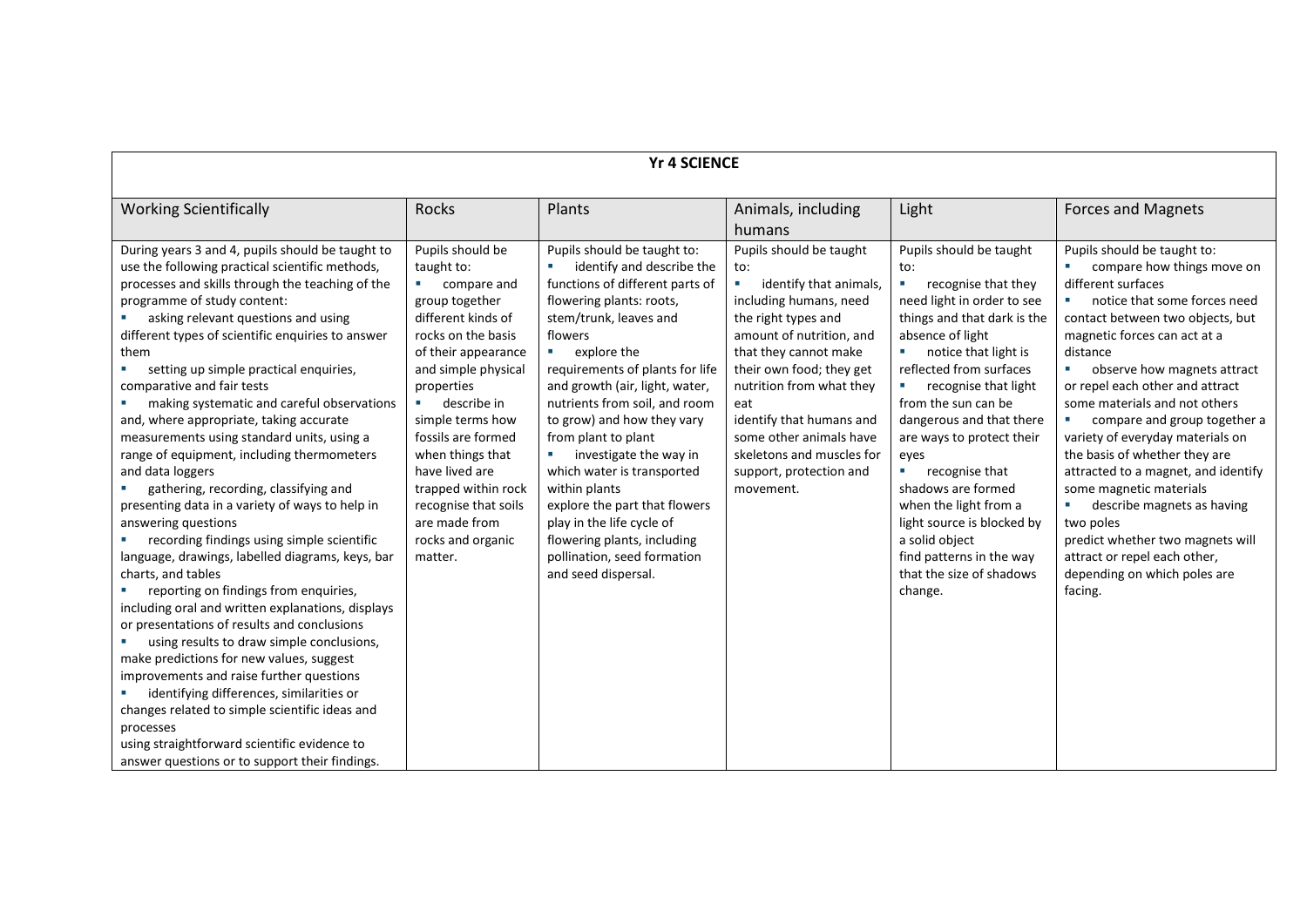| <b>Year 4 NON-CORE SUBJECTS</b> |                              |                            |                                  |                |                                 |               |                           |
|---------------------------------|------------------------------|----------------------------|----------------------------------|----------------|---------------------------------|---------------|---------------------------|
| Art & Design                    | Computing                    | Design & Technology        | Geography                        | History        | Music                           | PE            | <b>MFL</b>                |
|                                 |                              |                            |                                  |                |                                 |               |                           |
| Pupils should be                | Pupils should be taught to:  | When designing and         | Pupils should be taught to:      | Pupils should  | Pupils should be taught         | Pupils should | Pupils should             |
| taught to develop               | design, write and<br>m.      | making, pupils should be   | <b>Locational knowledge</b>      | be taught      | to:                             | be taught to: | be taught to:             |
| their techniques,               | debug programs that          | taught to:                 | name and locate counties         | about:         | ×.<br>play and perform          | ٠<br>use      | a.<br>listen              |
| including their                 | accomplish specific goals,   |                            | and cities of the United         | the<br>a.      | in solo and ensemble            | running,      | attentively to            |
| control and their use           | including controlling or     | <b>Design</b>              | Kingdom, geographical regions    | Roman          | contexts, using their           | jumping,      | spoken                    |
| of materials, with              | simulating physical systems; | use research and, with     | and their identifying human      | Empire and its | voices and playing              | throwing and  | language and              |
| creativity,                     | solve problems by            | support, develop design    | and physical characteristics,    | impact on      | musical instruments             | catching in   | show                      |
| experimentation and             | decomposing them into        | criteria that focuses on   | key topographical features       | <b>Britain</b> | with increasing                 | isolation and | understandin              |
| an increasing                   | smaller parts                | the needs of the user and  | (including hills, mountains,     | The<br>×       | accuracy, fluency,              | in            | g by joining in           |
| awareness of                    | m.<br>use sequence,          | informs the design of      | coasts and rivers), and land-use | Anglo Saxons   | control and expression          | combination   | and                       |
| different kinds of art,         | selection, and repetition in | innovative, functional,    | patterns; and understand how     | and Scots $-$  | improvise and<br><b>Barbara</b> | m.<br>play    | responding                |
| craft and design.               | programs; work with          | appealing products that    | some of these aspects have       | Britain's      | compose music for a             | competitive   | explore<br><b>College</b> |
| Pupils should be                | variables and various forms  | are fit for purpose, aimed | changed over time                | settlement by  | range of purposes using         | games,        | the patterns              |
| taught:                         | of input and output          | at particular individuals  | <b>Human and physical</b>        | Anglo Saxons   | the inter-related               | modified      | and sounds of             |
| to create sketch                | use logical reasoning<br>a.  | or groups with whom the    | geography                        | and Scots;     | dimensions of music             | where         | language                  |
| books to record their           | to explain how some simple   | children are familiar.     | describe and understand key      | the<br>×.      | listen with<br>×.               | appropriate   | through songs             |
| observations and use            | algorithms work and to       |                            | aspects of:                      | Viking and     | attention to detail and         | [for example, | and rhymes                |
| them to review and              | detect and correct errors in | generate, develop,         | ٠<br>physical                    | Anglo-Saxon    | recall sounds with              | badminton,    | and link the              |
| revisit ideas                   | algorithms and programs      | model and communicate      | geography, including: climate    | struggle for   | increasing aural                | basketball,   | spelling,                 |
| to improve their                | understand computer          | realistic ideas through    | zones, biomes and vegetation     | the Kingdom    | memory                          | cricket,      | sound and                 |
| mastery of art and              | networks including the       | discussion, annotated      | belts, rivers, mountains,        | of England to  | appreciate and                  | football,     | meaning of                |
| design techniques,              | internet; how they can       | sketches, prototypes,      | volcanoes and earthquakes,       | the time of    | understand a wide               | hockey,       | words                     |
| including drawing,              | provide multiple services,   | pattern pieces and age     | and the water cycle              | Edward the     | range of high-quality           | netball,      | a.<br>engage              |
| painting and                    | such as the world wide       | appropriate computer-      | ×,<br>human geography,           | Confessor.     | live and recorded music         | rounders and  | in                        |
| sculpture with a                | web; and the opportunities   | aided design               | including: types of settlement   |                | drawn from different            | tennis], and  | conversations             |
| range of materials              | they offer for               |                            | and land use, economic activity  |                | traditions and from             | apply basic   | ; ask and                 |
| [for example, pencil,           | communication and            | <b>Make</b>                | including trade links, and the   |                | great composers and             | principles    | answer                    |
| charcoal, paint, clay]          | collaboration                | · select from and use a    | distribution of natural          |                | musicians                       | suitable for  | questions;                |
| about great                     | a.<br>use search             | wider range of tools and   | resources including energy,      |                |                                 | attacking and | express                   |
| artists, architects and         | technologies effectively,    | equipment [for example     | food, minerals and water         |                |                                 | defending     | opinions and              |
| designers in history.           | appreciate how results are   | using snips to cut thicker | <b>Geographical skills and</b>   |                |                                 | develop<br>m. | respond to                |
|                                 | selected and ranked, and     | materials, understanding   | <b>fieldwork</b>                 |                |                                 | flexibility,  | those of                  |
|                                 | be discerning in evaluating  | the                        | use maps, atlases, globes        |                |                                 | strength,     | others; seek              |
|                                 | digital content              | benefits/disadvantages of  | and digital/computer mapping     |                |                                 | technique,    | clarification             |
|                                 |                              | PVA glue compared to       |                                  |                |                                 | control and   | and help                  |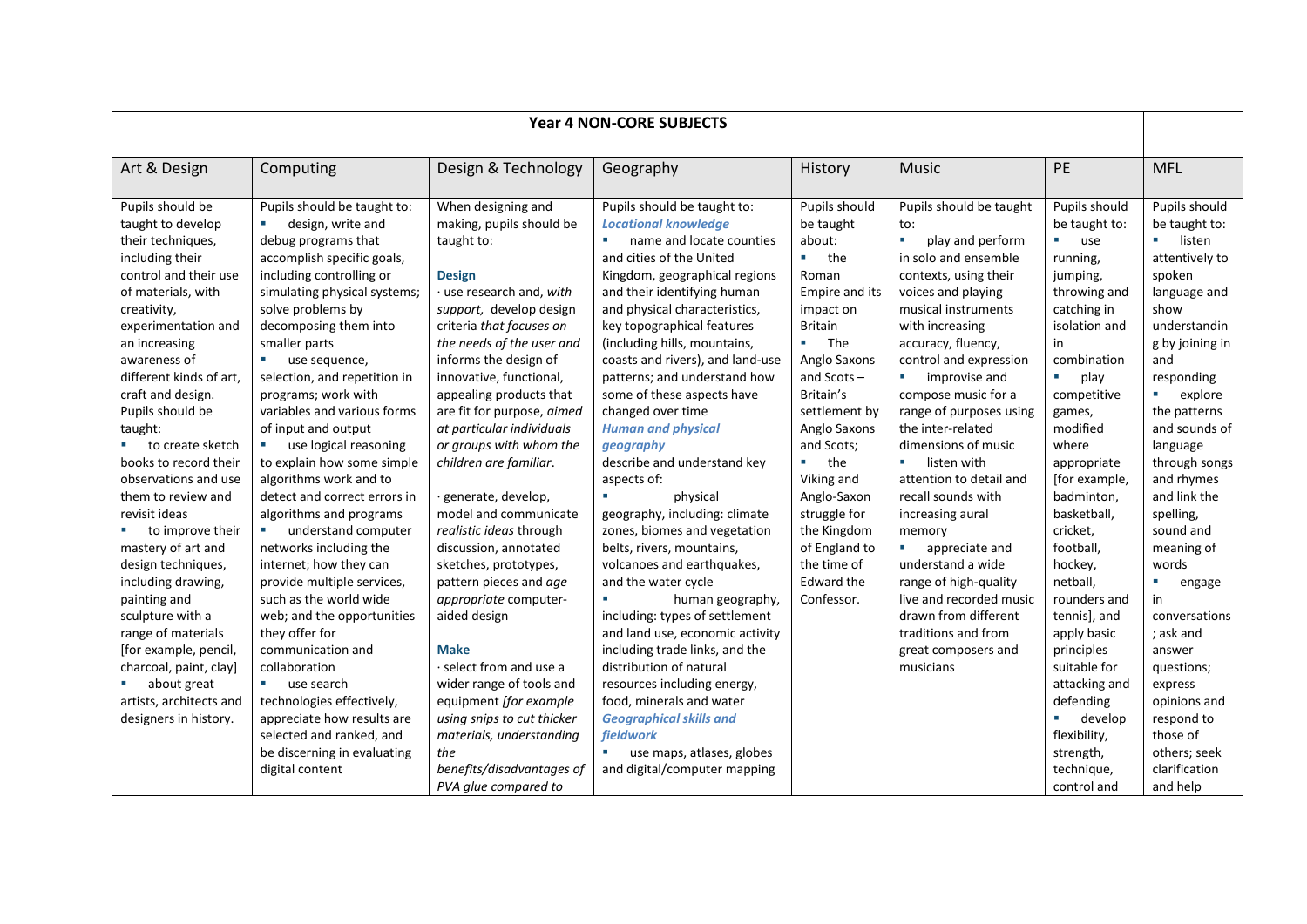| select, use and              | cold-melt glue guns and         | to locate countries and      |  | balance [for   | $\mathcal{C}$<br>appreciat |
|------------------------------|---------------------------------|------------------------------|--|----------------|----------------------------|
| combine a variety of         | making an informed              | describe features studied    |  | example,       | e stories,                 |
| software (including internet | choice] to perform              | use the eight points of a    |  | through        | songs, poems               |
| services) on a range of      | practical tasks with some       | compass, four and six-figure |  | athletics and  | and rhymes in              |
| digital devices to design    | accuracy.                       | grid references, symbols and |  | gymnastics]    | the language               |
| and create a range of        |                                 | key (including the use of    |  | perform        | broaden                    |
| programs, systems and        | · select from and use a         | Ordnance Survey maps) to     |  | dances using   | their                      |
| content that accomplish      | wider range of materials        | build their knowledge of the |  | a range of     | vocabulary                 |
| given goals, including       | and components                  | United Kingdom and the wider |  | movement       | and develop                |
| collecting, analysing,       | [including construction         | world                        |  | patterns       | their ability to           |
| evaluating and presenting    | materials, textiles, food       |                              |  | ×<br>compare   | understand                 |
| data and information         | ingredients, and                |                              |  | their          | new words                  |
| use technology safely,       | mechanical components],         |                              |  | performances   | that are                   |
| respectfully and             | planning their choices          |                              |  | with previous  | introduced                 |
| responsibly; recognise       | according to the                |                              |  | ones and       | into familiar              |
| acceptable/unacceptable      | materials/components            |                              |  | demonstrate    | written                    |
| behaviour; identify a range  | functional properties and       |                              |  | improvement    | material,                  |
| of ways to report concerns   | aesthetic qualities             |                              |  | to achieve     | including                  |
| about content and contact.   |                                 |                              |  | their personal | through using              |
|                              | <b>Evaluate</b>                 |                              |  | best.          | a dictionary               |
|                              |                                 |                              |  |                | write<br>×                 |
|                              | $\cdot$ investigate and analyse |                              |  |                | phrases from               |
|                              | a range of existing             |                              |  |                | memory, and                |
|                              | products considering the        |                              |  |                | adapt these                |
|                              | quality of design and           |                              |  |                | to create new              |
|                              | manufacture, why                |                              |  |                | sentences, to              |
|                              | materials have been             |                              |  |                | express ideas              |
|                              | chosen, how well they           |                              |  |                | clearly                    |
|                              | meet the users criteria,        |                              |  |                | describe                   |
|                              | whether a product is            |                              |  |                | people,                    |
|                              | recyclable or reusable.         |                              |  |                | places, things             |
|                              |                                 |                              |  |                | and actions                |
|                              | · both throughout the           |                              |  |                | orally* and in             |
|                              | project and in relation to      |                              |  |                | writing                    |
|                              | their final product,            |                              |  |                |                            |
|                              | evaluate their ideas and        |                              |  |                |                            |
|                              | products against their          |                              |  |                |                            |
|                              | own design criteria, and        |                              |  |                |                            |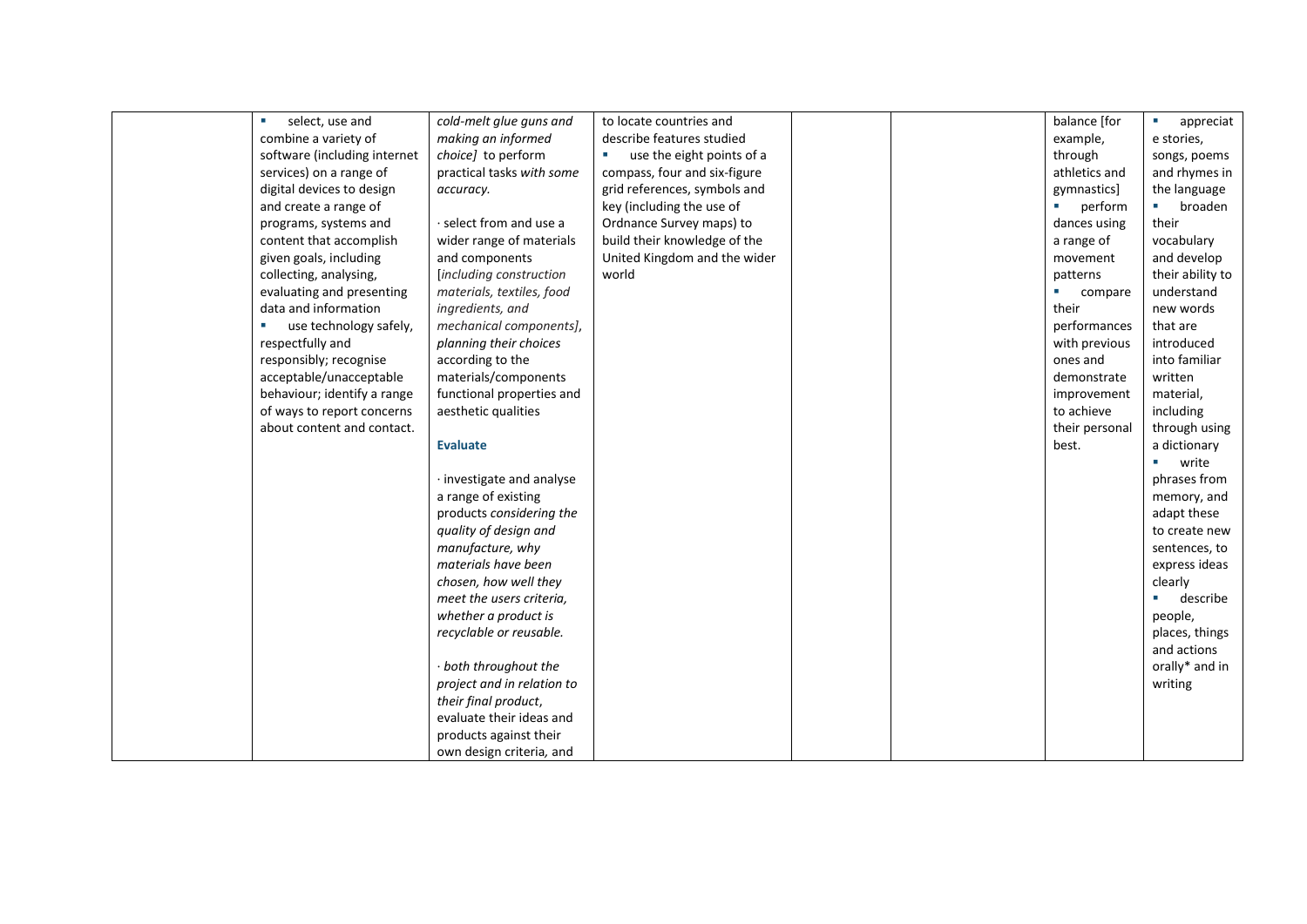| consider the views of        |  |  |  |
|------------------------------|--|--|--|
| others to improve their      |  |  |  |
| work                         |  |  |  |
|                              |  |  |  |
| · understand how key         |  |  |  |
| events and individuals in    |  |  |  |
|                              |  |  |  |
| design and technology        |  |  |  |
| have helped shape the        |  |  |  |
| world [for example the       |  |  |  |
| development of food          |  |  |  |
| design by Heston             |  |  |  |
| <b>Blumenthal]</b>           |  |  |  |
|                              |  |  |  |
| <b>Technical knowledge</b>   |  |  |  |
|                              |  |  |  |
| $\cdot$ apply their          |  |  |  |
| understanding of how to      |  |  |  |
| strengthen, stiffen and      |  |  |  |
| reinforce a more complex     |  |  |  |
| structure, for example a     |  |  |  |
| strong, stiff shell.         |  |  |  |
|                              |  |  |  |
| <b>Cooking and Nutrition</b> |  |  |  |
|                              |  |  |  |
| Pupils should be taught      |  |  |  |
| to:                          |  |  |  |
|                              |  |  |  |
| · understand and apply       |  |  |  |
| the principles of a healthy  |  |  |  |
| and varied diet using the    |  |  |  |
| Eatwell Plate as a guide.    |  |  |  |
|                              |  |  |  |
| · prepare and cook a         |  |  |  |
| variety of predominantly     |  |  |  |
| savoury dishes using a       |  |  |  |
| range of cooking             |  |  |  |
| techniques, including        |  |  |  |
| using a heat source with     |  |  |  |
| adult supervision, peeling,  |  |  |  |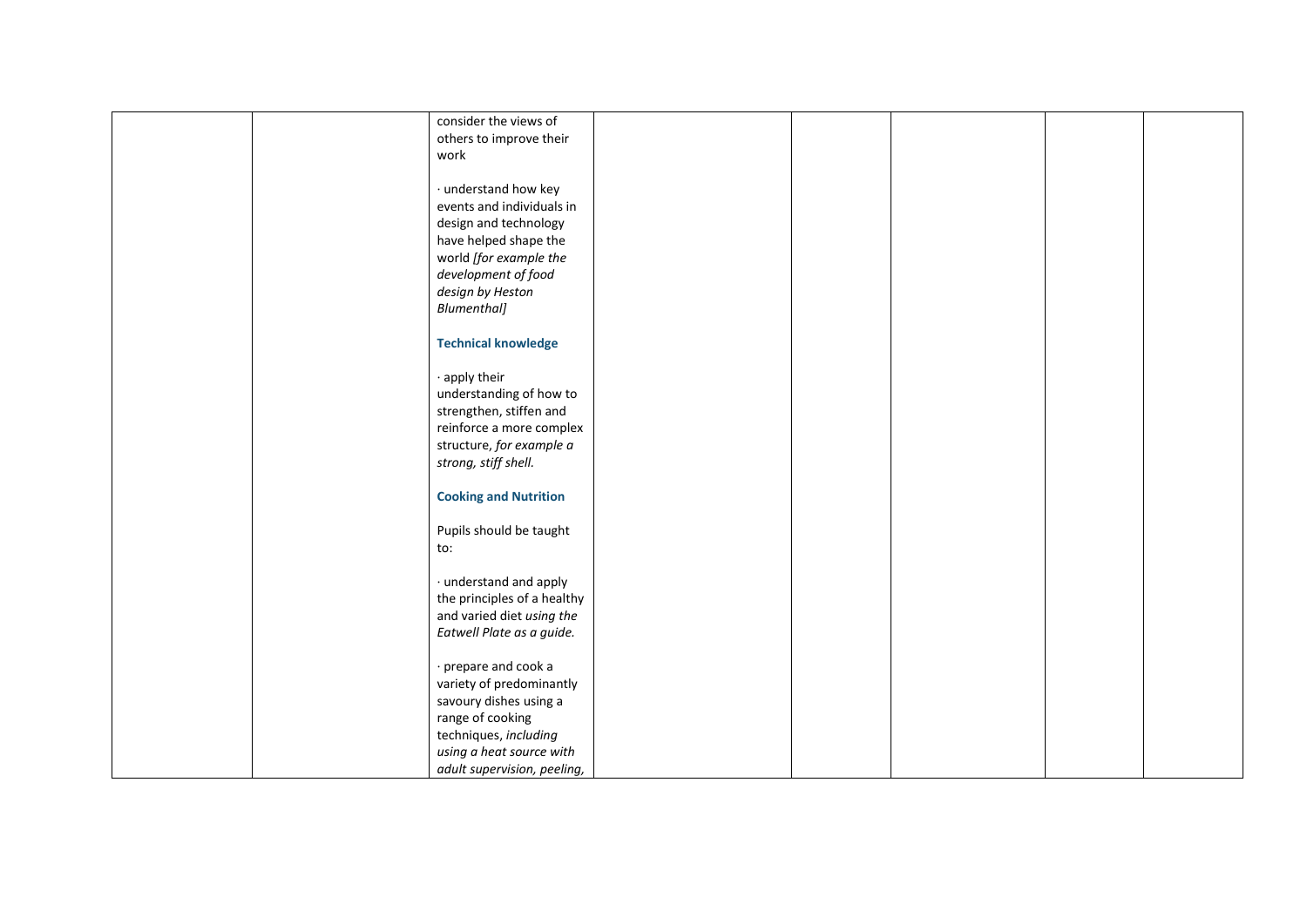| chopping, mixing, and<br>spreading.     |  |  |  |
|-----------------------------------------|--|--|--|
| understand that food is                 |  |  |  |
| grown, reared, caught<br>and processed. |  |  |  |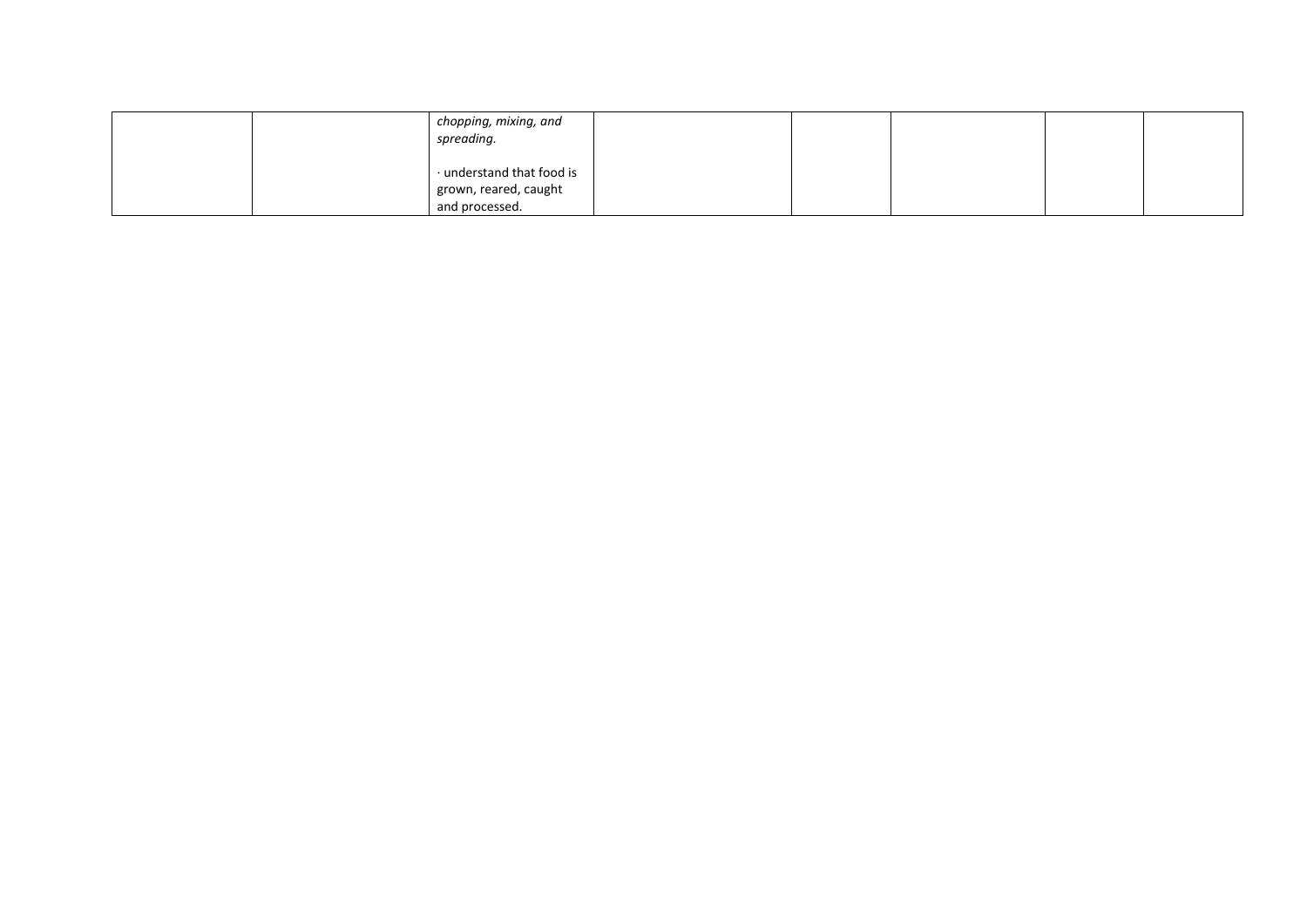Appendix 1

## **Spelling – Year 4 Overview**

| <b>Statutory Requirements</b>                                                      | <b>Rules and guidance (non-statutory)</b>                                                                                                                                                                                                                                                                  | <b>Example words (non-statutory)</b>                                                                                   |
|------------------------------------------------------------------------------------|------------------------------------------------------------------------------------------------------------------------------------------------------------------------------------------------------------------------------------------------------------------------------------------------------------|------------------------------------------------------------------------------------------------------------------------|
| Adding suffixes beginning with vowel letters to<br>words of more than one syllable | If the last syllable of a word is stressed and ends<br>with one consonant letter which has just one<br>vowel letter before it, the final consonant letter<br>is doubled before any ending beginning with a<br>vowel letter is added. The consonant letter is not<br>doubled if the syllable is unstressed. | forgetting, forgotten, beginning, beginner,<br>prefer, preferred<br>gardening, gardener, limiting, limited, limitation |
| The $/I/$ sound spelt y elsewhere than at the end of<br>words                      | These words should be learnt as needed.                                                                                                                                                                                                                                                                    | myth, gym, Egypt, pyramid, mystery                                                                                     |
| The $/\Lambda$ sound spelt ou                                                      | These words should be learnt as needed.                                                                                                                                                                                                                                                                    | young, touch, double, trouble, country                                                                                 |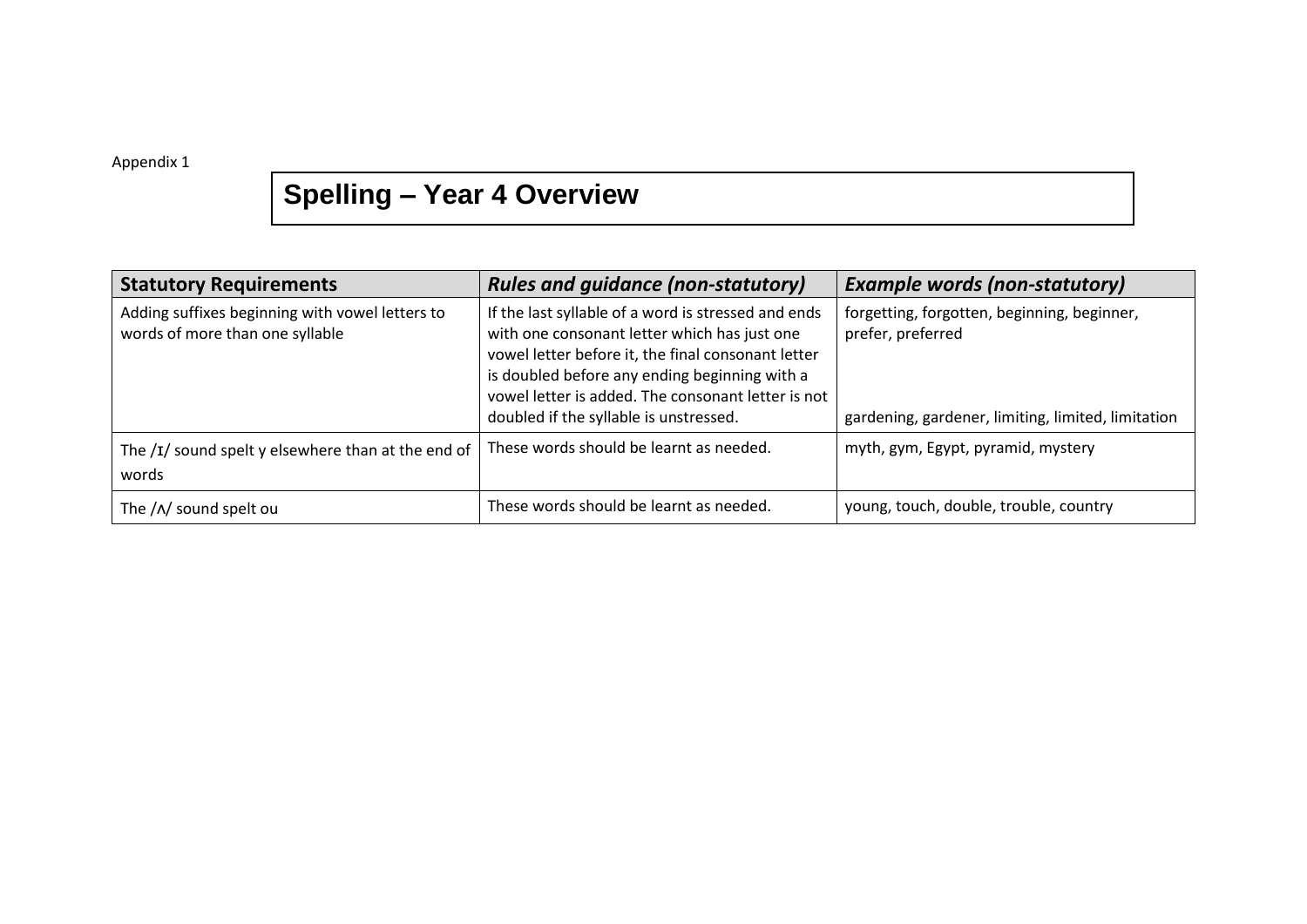| More prefixes     | Most prefixes are added to the beginning of root<br>words without any changes in spelling, but see<br>in-below.<br>Before a root word starting with I, in-becomes<br>il.<br>Before a root word starting with $m$ or $p$ , in-<br>becomes im-.<br>Before a root word starting with r, in-becomes<br>ir-.<br>re-means 'again' or 'back'.<br>sub-means 'under'.<br>inter-means 'between' or 'among'.<br>super-means 'above'.<br>anti-means 'against'.<br>auto-means 'self' or 'own'. | dis-: disappoint, disagree, disobey<br>$mis-$ : misbehave, mislead, misspell (mis + spell)<br>in-: inactive, incorrect<br>illegal, illegible<br>immature, immortal, impossible, impatient,<br>imperfect<br>irregular, irrelevant, irresponsible<br>re-: redo, refresh, return, reappear, redecorate<br>sub-: subdivide, subheading, submarine,<br>submerge<br>inter-: interact, intercity, international,<br>interrelated (inter + related<br>super-: supermarket, superman, superstar<br>anti-: antiseptic, anti-clockwise, antisocial<br>auto-: autobiography, autograph |
|-------------------|-----------------------------------------------------------------------------------------------------------------------------------------------------------------------------------------------------------------------------------------------------------------------------------------------------------------------------------------------------------------------------------------------------------------------------------------------------------------------------------|----------------------------------------------------------------------------------------------------------------------------------------------------------------------------------------------------------------------------------------------------------------------------------------------------------------------------------------------------------------------------------------------------------------------------------------------------------------------------------------------------------------------------------------------------------------------------|
| The suffix -ation | The suffix -ation is added to verbs to form<br>nouns. The rules already learnt still apply.                                                                                                                                                                                                                                                                                                                                                                                       | information, adoration, sensation, preparation,<br>admiration                                                                                                                                                                                                                                                                                                                                                                                                                                                                                                              |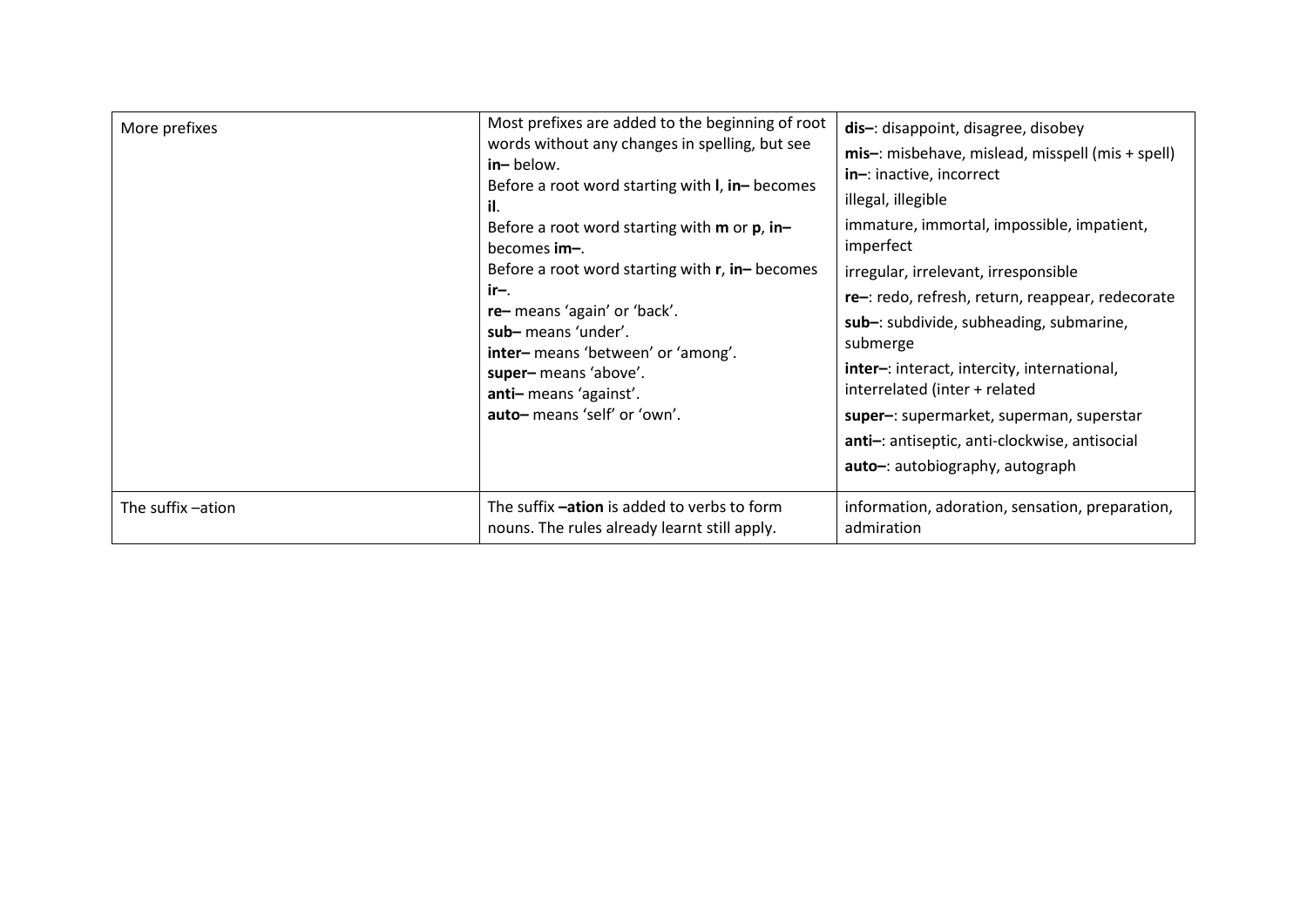| The suffix -ly                                 | The suffix -ly is added to an adjective to form an<br>adverb. The rules already learnt still apply.            | sadly, completely, usually (usual + ly), finally<br>$(final + ly)$ , comically (comical + ly) |
|------------------------------------------------|----------------------------------------------------------------------------------------------------------------|-----------------------------------------------------------------------------------------------|
|                                                | The suffix - ly starts with a consonant letter, so it<br>is added straight on to most root words.              |                                                                                               |
|                                                | <b>Exceptions:</b>                                                                                             |                                                                                               |
|                                                | (1) If the root word ends in $-y$ with a consonant                                                             |                                                                                               |
|                                                | letter before it, the $y$ is changed to $i$ , but only if                                                      |                                                                                               |
|                                                | the root word has more than one syllable.                                                                      |                                                                                               |
|                                                | (2) If the root word ends with $-Ie$ , the $-Ie$ is<br>changed to $-ly$ .                                      |                                                                                               |
|                                                | (3) If the root word ends with $-ic$ ,<br>-ally is added rather than just -ly, except in the<br>word publicly. |                                                                                               |
|                                                | (4) The words truly, duly, wholly.                                                                             |                                                                                               |
| Words with endings sounding like /3a/ or /tʃa/ | The ending sounding like $73$ a $/$ is always spelt -                                                          | measure, treasure, pleasure, enclosure                                                        |
|                                                | sure.                                                                                                          | creature, furniture, picture, nature, adventure                                               |
|                                                | The ending sounding like $/t$ $\int$ ə $/$ is often spelt -                                                    |                                                                                               |
|                                                | ture, but check that the word is not a root word                                                               |                                                                                               |
|                                                | ending in (t)ch with an er ending - e.g. teacher,                                                              |                                                                                               |
|                                                | catcher, richer, stretcher.                                                                                    |                                                                                               |
| Endings which sound like /3an/                 | If the ending sounds like / $\frac{1}{3}$ an/, it is spelt as -<br>sion.                                       | division, invasion, confusion, decision, collision,<br>television                             |
| The suffix-ous                                 | Sometimes the root word is obvious and the                                                                     | poisonous, dangerous, mountainous, famous,                                                    |
|                                                | usual rules apply for adding suffixes beginning                                                                | various                                                                                       |
|                                                | with vowel letters.                                                                                            | tremendous, enormous, jealous                                                                 |
|                                                | Sometimes there is no obvious root word.                                                                       | humorous, glamorous, vigorous                                                                 |
|                                                | -our is changed to -or before -ous is added.                                                                   |                                                                                               |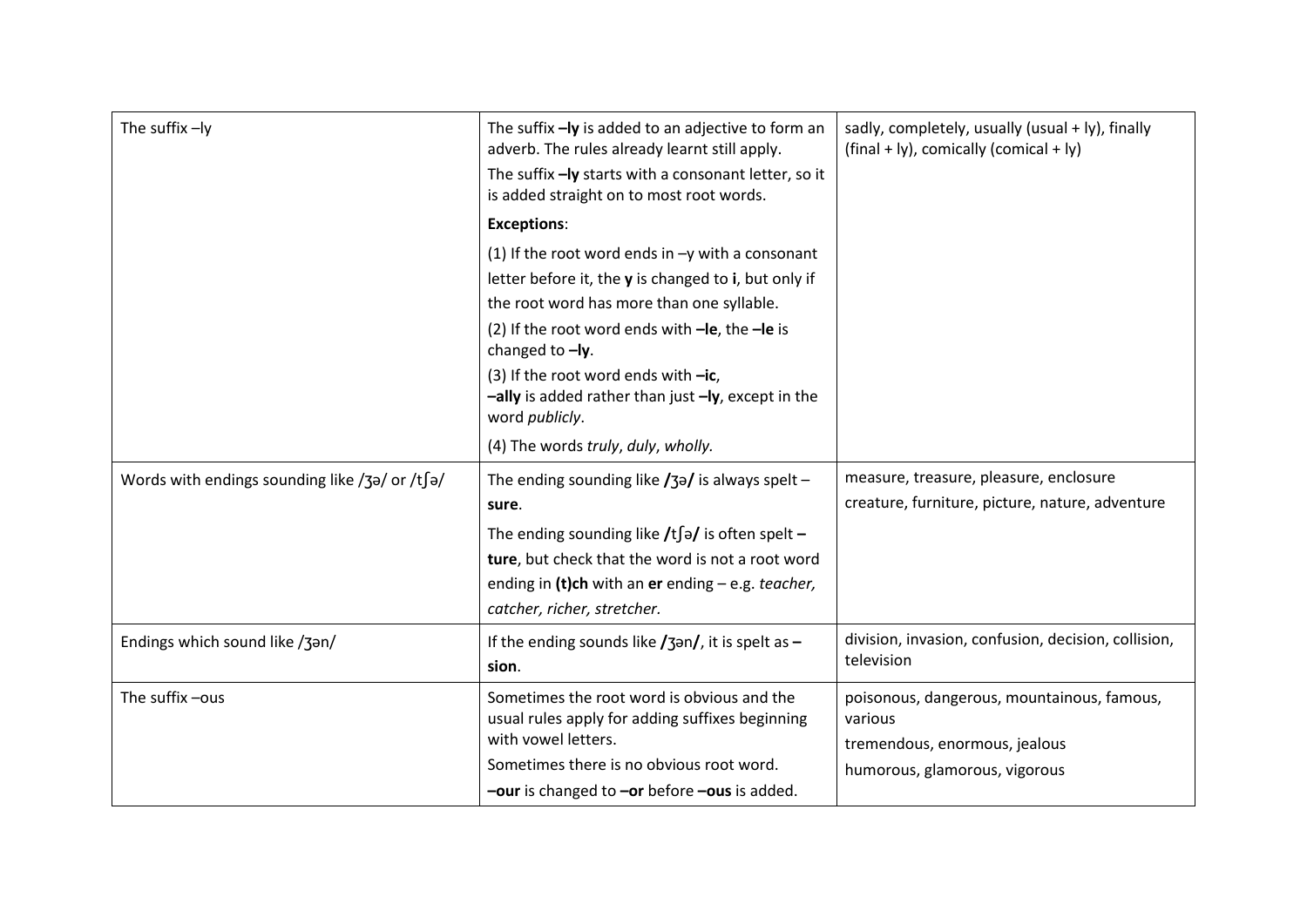|                                                                                                 | A final 'e' of the root word must be kept if the<br>/d3/ sound of 'g' is to be kept.<br>If there is an /i:/ sound before the<br>-ous ending, it is usually spelt as i, but a few<br>words have e.                                                                                                                                                                                                                                                                                                           | courageous, outrageous<br>serious, obvious, curious<br>hideous, spontaneous, courteous                                                                                                                                                   |
|-------------------------------------------------------------------------------------------------|-------------------------------------------------------------------------------------------------------------------------------------------------------------------------------------------------------------------------------------------------------------------------------------------------------------------------------------------------------------------------------------------------------------------------------------------------------------------------------------------------------------|------------------------------------------------------------------------------------------------------------------------------------------------------------------------------------------------------------------------------------------|
| Endings which sound like / ∫an/, spelt -tion, -sion,<br>-ssion, -cian                           | Strictly speaking, the suffixes are -ion and -ian.<br>Clues about whether to put t, s, ss or c before<br>these suffixes often come from the last letter or<br>letters of the root word.<br>-tion is the most common spelling. It is used if<br>the root word ends in t or te.<br>-ssion is used if the root word ends in ss or -mit.<br>-sion is used if the root word ends in d or se.<br>Exceptions: attend - attention, intend -<br>intention.<br><b>-cian</b> is used if the root word ends in c or cs. | invention, injection, action, hesitation,<br>completion<br>expression, discussion, confession, permission,<br>admission<br>expansion, extension, comprehension, tension<br>musician, electrician, magician, politician,<br>mathematician |
| Words with the /k/ sound spelt ch (Greek in<br>origin)                                          |                                                                                                                                                                                                                                                                                                                                                                                                                                                                                                             | scheme, chorus, chemist, echo, character                                                                                                                                                                                                 |
| Words with the $\int \int$ sound spelt ch (mostly French<br>in origin)                          |                                                                                                                                                                                                                                                                                                                                                                                                                                                                                                             | chef, chalet, machine, brochure                                                                                                                                                                                                          |
| Words ending with the $/g/$ sound spelt -gue and<br>the /k/ sound spelt -que (French in origin) |                                                                                                                                                                                                                                                                                                                                                                                                                                                                                                             | league, tongue, antique, unique                                                                                                                                                                                                          |
| Words with the /s/ sound spelt sc (Latin in origin)                                             | In the Latin words from which these words<br>come, the Romans probably pronounced the c<br>and the <b>k</b> as two sounds rather than one $-\frac{s}{s}$<br>/k/.                                                                                                                                                                                                                                                                                                                                            | science, scene, discipline, fascinate, crescent                                                                                                                                                                                          |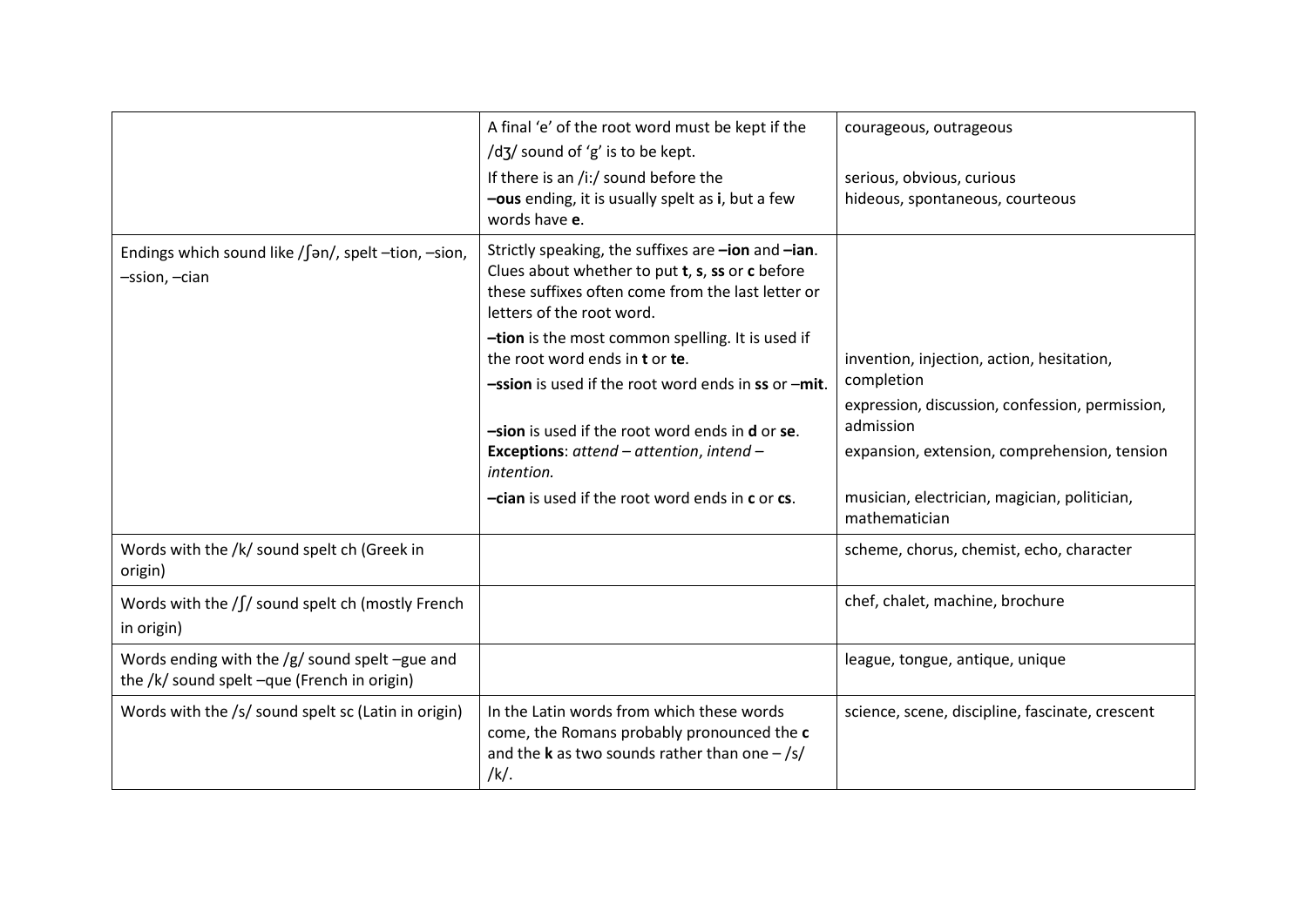| Words with the /eɪ/ sound spelt ei, eigh, or ey                        |                                                                                                                                                                                                                                         | vein, weigh, eight, neighbour, they, obey                                                                                                                                                                                                                                                                      |
|------------------------------------------------------------------------|-----------------------------------------------------------------------------------------------------------------------------------------------------------------------------------------------------------------------------------------|----------------------------------------------------------------------------------------------------------------------------------------------------------------------------------------------------------------------------------------------------------------------------------------------------------------|
| Endings which sound like / J an/, spelt -tion, -sion,<br>-ssion, -cian |                                                                                                                                                                                                                                         | invention, injection, action, hesitation,<br>completion<br>expression, discussion, confession, permission,<br>admission<br>expansion, extension, comprehension, tension<br>musician, electrician, magician, politician,<br>mathematician                                                                       |
| Possessive apostrophe with plural words                                | The apostrophe is placed after the plural form of<br>the word; $-s$ is not added if the plural already<br>ends in<br>$-$ s, but <i>is</i> added if the plural does not end in $-$ s<br>(i.e. is an irregular plural – e.g. children's). | girls', boys', babies', children's, men's, mice's<br>(Note: singular proper nouns ending in an s use<br>the 's suffix e.g. Cyprus's population)                                                                                                                                                                |
| Homophones and near-homophones                                         |                                                                                                                                                                                                                                         | accept/except, affect/effect, ball/bawl,<br>berry/bury, brake/break, fair/fare, grate/great,<br>groan/grown, here/hear, heel/heal/he'll,<br>knot/not, mail/male, main/mane, meat/meet,<br>medal/meddle, missed/mist, peace/piece,<br>plain/plane, rain/rein/reign, scene/seen,<br>weather/whether, whose/who's |